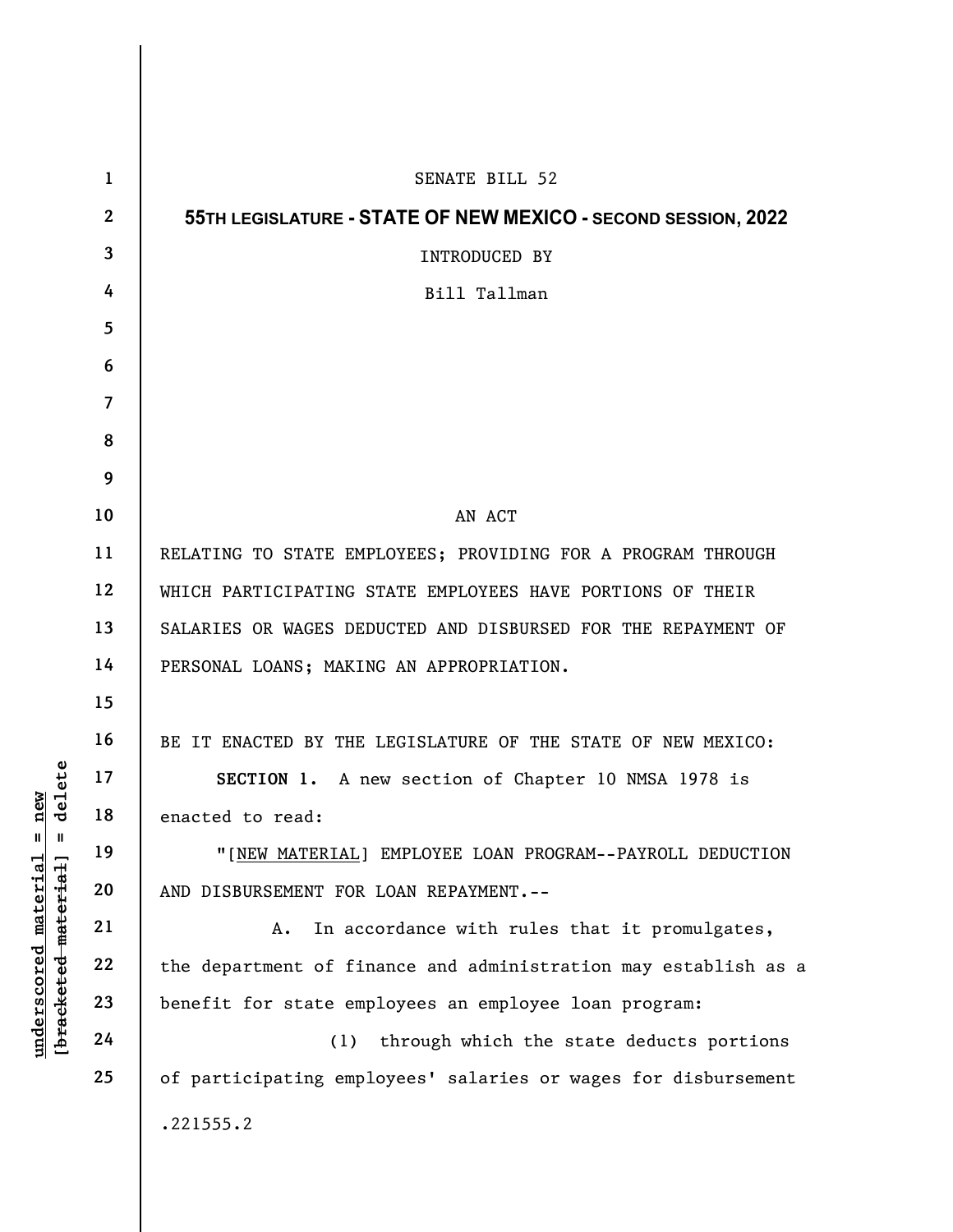understand material material material material and the set of that period (6)<br>
wages for that period (6)<br>
program:<br>
20<br>
program:<br>
21<br>
22<br>
23<br>
24<br>
score is not used to 1 2 3 4 5 6 7 8 9 10 11 12 13 14 15 16 17 18 19 20 21 22 23 24 25 to accounts established by qualified lenders for the repayment of loans made by them; (2) that poses no financial risk to the state; (3) in which no qualified lender receives compensation from the state in exchange for the service; (4) that does not subject the state to claims by state employees related to the program or to a loan or loan repayment made through the program, including claims resulting from the department's inadvertent failure to: (a) make an employee-requested payroll deduction or disbursement; or (b) deduct and disburse the correct amount for loan repayment; (5) in which, for each participating employee, the amount deducted and disbursed in any pay period is twelve percent or less of the participating employee's gross salary or wages for that period; and (6) in which, for each loan repaid through the program: (a) the annual percentage rate is equal to or less than thirty percent at the time of the loan; (b) the loan term is one year or less; (c) the participating employee's credit score is not used to determine eligibility for the loan; and (d) the state has no involvement in the .221555.2  $- 2 -$